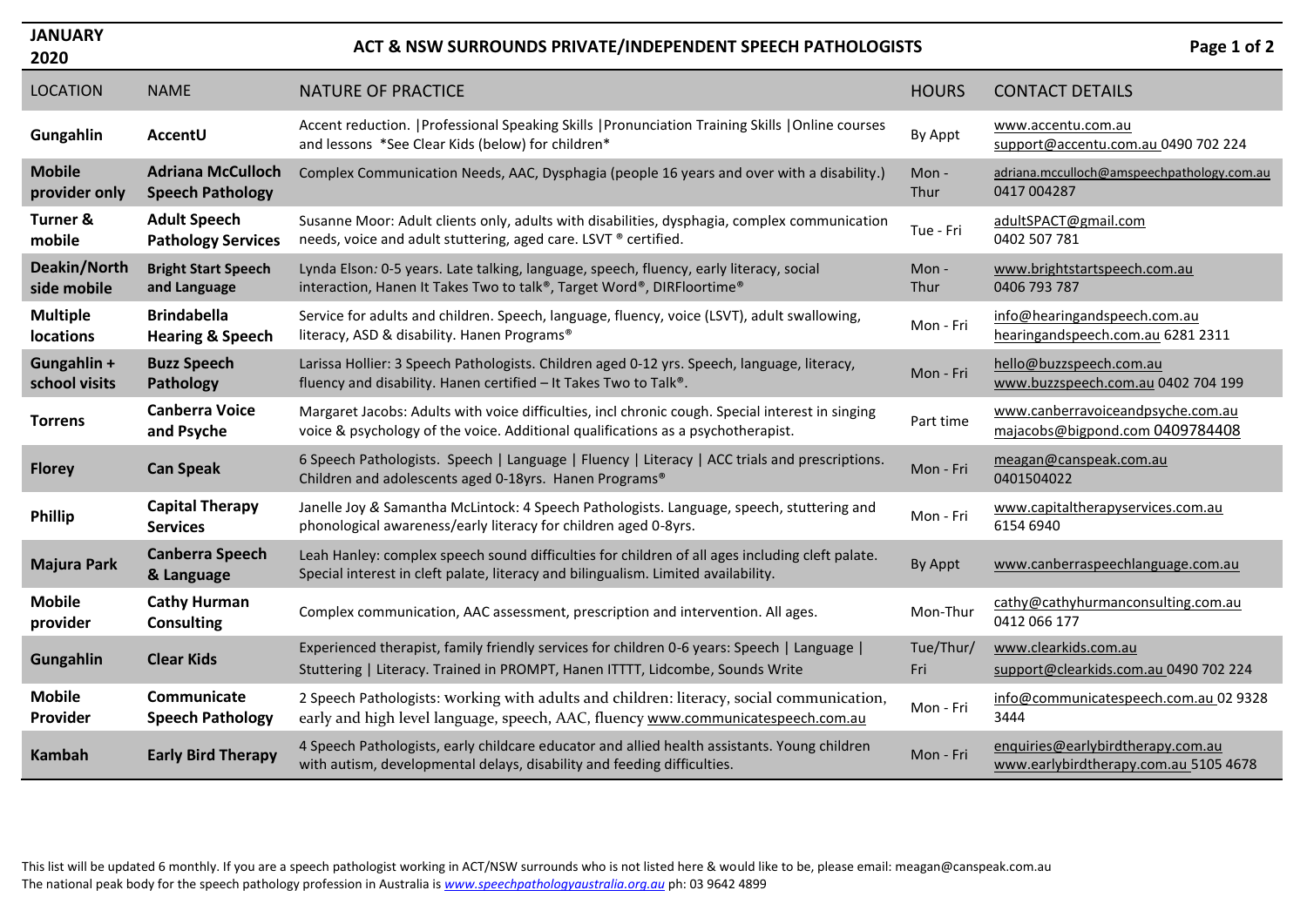| Watson                                 | <b>Horizon Therapy</b><br><b>Services</b>           | Speech Pathology and Occupational Therapy Services offered to paediatrics and adults.<br>Home and school visits.                                                                                              | Mon - Sat             | www.horizonoccupationaltherapy.com                                           |
|----------------------------------------|-----------------------------------------------------|---------------------------------------------------------------------------------------------------------------------------------------------------------------------------------------------------------------|-----------------------|------------------------------------------------------------------------------|
| <b>Hawker</b>                          | Karen Ip Speech &<br><b>Language Clinic</b>         | Children aged 0-5yrs: Special interest in early feeding, early childhood speech & language,<br>stuttering. Hanen Programs® - It Takes Two to Talk®, More Than Words® Target Word ™                            | Mon-Wed<br>(Sch hrs)  | www.canberraspeech.com.au<br>kipspeechclinic@gmail.com 6278 3287             |
| Gungahlin                              | <b>Lighthouse Speech</b><br><b>Pathology Centre</b> | Speech, Language & Literacy (2-18 years). Special interest in Cleft Palate / Palatal Anomalies<br>& 2 <sup>nd</sup> opinion services available. SKYPE Sessions & face to face sessions.                       | Mon - Fri<br>/Sat     | kim@speechcentre.com.au<br>www.speechcentre.com.au 0458 337 636              |
| <b>Majura Park</b>                     | <b>Majura Park Speech</b><br>Pathology              | Scarlett Gaffey: General paediatrics. Speech, language, stuttering, literacy, developmental<br>delays & selective mutism. Hanen certified. Clinic, school & home visits.                                      | Part time             | scarlett@mpspeech.com.au<br>0411 135 293                                     |
| <b>Home Visits</b><br>only             | <b>Nicole Carberry</b>                              | Aged Care, DVA, private clients. Home Visits only. Dysphagia, progressive neurological<br>conditions, aphasia and complex communication. LSVT®. Certified.                                                    | Variable<br>Hurs/days | nicolecarberryspeechpathology@gmail.com<br>0417772485                        |
| Yass                                   | <b>Nicole Lobsey</b>                                | General paediatric practice: speech, language, fluency and literacy.                                                                                                                                          | Part time             | yassvalleyspeech@outlook.com 0439 496<br>618                                 |
| <b>Mobile</b>                          | Northside Speech,<br>Language & Literacy            | Bronwyn Wood: Children's disability, AAC, language and literacy. Hanen Certified. Home and<br>school visits across north Canberra, Gungahlin and Belconnen regions.                                           | Mon - Fri             | bronwyn.wood@northsidespeech.com.au<br>northsidespeech.com.au 0474341616     |
| <b>Calwell</b>                         | Talk, Read, Right<br><b>Speech Pathology</b>        | Renny Horsburgh: Major focus on early and upper primary acquisition of language, literacy -<br>reading, spelling, PA, and language of maths. Also some general practice clients.                              | Mon-Thur              | www.talkreadright.com.au<br>renny@talkreadright.com.au 6292 6226             |
| <b>Residential</b><br><b>Aged Care</b> | <b>Speech Pathology in</b><br><b>Aged Care</b>      | Georgina Hoch: Residential Aged Care. Special interest in aged and palliative care.<br>®LSVT certified                                                                                                        | Part time             | speechpathology.agedcare@gmail.com<br>0417 555 522                           |
| <b>Inner South</b>                     | <b>Springboard Speech</b><br>Pathology              | Eleanor McMillan Specialising in Language, Literacy and Learning; Speech, and Fluency.                                                                                                                        | Part time             | 0423 948 864                                                                 |
| Deakin &<br>mobile                     | <b>Therapy4Kids</b>                                 | Claire Wallbridge: speech sound disorders, language & PA/early literacy difficulties 3 years -<br>8 years clinic, school & home visits.                                                                       | Mon - Fri             | clairew@therapy4kidscanberra.com.au<br>62828793                              |
| <b>Macquarie</b>                       | <b>Unity Speech</b><br>Pathology                    | Andrew Watt and Team: Specialise in helping children and adolescents.   Speech   language   literacy  <br>stuttering   social communication   AAC   cultural and linguistic diversity   Sounds -Write & Hanen | Mon - Fri             | admin@unityspeech.com<br>www.unityspeech.com 0421 626 900                    |
| <b>Chifley</b>                         | <b>Wattle Speech</b><br>Pathology                   | Bethany Wagg & L-J van Alphen: Child speech, language, stuttering and literacy. Adult<br>neurological conditions, voice difficulties. Clinic, school or home visits available.                                | Mon - Fri             | wattlespeechpathology@gmail.com<br>wattlespeechpathology.com.au 0411 750 426 |
| Kingston                               | Wellspoken Speech &<br><b>Voice Matters</b>         | Sharon Moore: Upper airway disorders: voice, chronic cough PVFM, sleep disordered<br>breathing, ankyloglossia, myofunctional. General caseload: speech, language, fluency, all<br>ages                        | Full time             | admin@wellspoken.com.au<br>www.wellspoken.com.au 6299 8859                   |
| <b>Belconnen</b><br><b>Town Centre</b> | <b>Eat Speak Learn</b>                              | Paediatric speech services and family counselling. Supporting families and the community to<br>live happier and more comfortable lives                                                                        | Mon - Fri             | enquiries@eatspeaklearn.com.au<br>www.eatspeaklearn.com.au 6156 2804         |

This list will be updated 6 monthly. If you are a speech pathologist working in ACT/NSW surrounds who is not listed here & would like to be, please email: meagan@canspeak.com.au The national peak body for the speech pathology profession in Australia is *[www.speechpathologyaustralia.org.au](http://www.speechpathologyaustralia.org.au/)* ph: 03 9642 4899